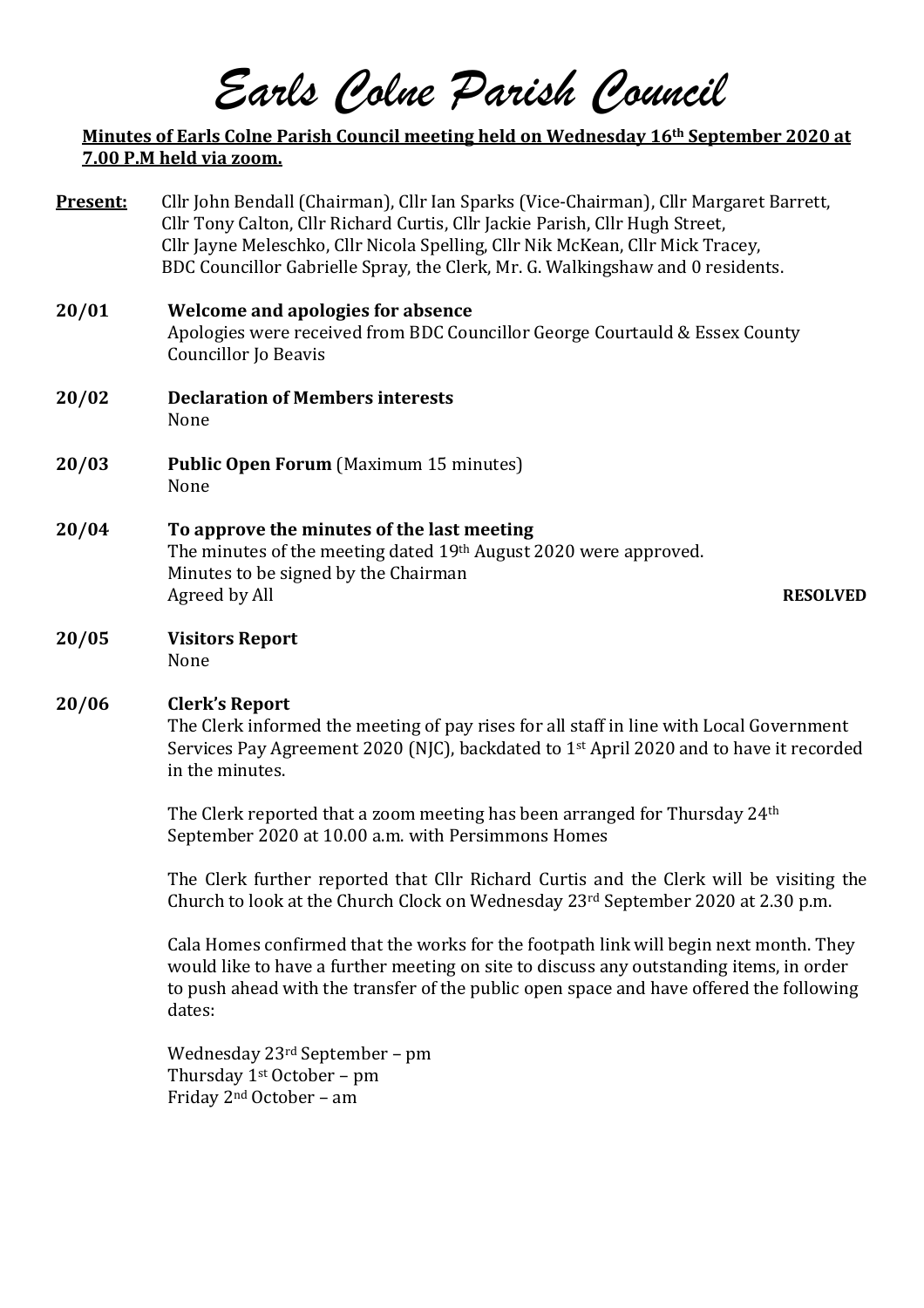# **20/07 Finance**

The following payments were approved for payment in line with the budget: Agreed by all

| Payee                              | <b>Payment Details</b>                        | Amount   |
|------------------------------------|-----------------------------------------------|----------|
| A&J Lighting                       | <b>Street Lighting</b>                        | 42.60    |
|                                    |                                               | 94.80    |
| Beck, S Plumbing & Heating         | Plumbing & Heating - overflowing toilet at PC |          |
| <b>Braintree District Council</b>  | <b>Hall and Premises</b>                      | 130.00   |
| <b>Braintree District Council</b>  | <b>Public Toilets and Premises</b>            | 117.00   |
| <b>Braintree District Council</b>  | <b>Store and Premises</b>                     | 64.00    |
| <b>Braintree District Council</b>  | <b>Car Park and Premises</b>                  | 225.00   |
| British Gas                        | Electricity - VH - 3/8/20 - 2/9/20            | 77.16    |
| Daisy Communications               | Phone                                         | 40.13    |
| Datapartners                       | Website                                       | 28.20    |
| DOTS                               | Service Charge & Printing                     | 36.60    |
| <b>Fork Andles</b>                 | Miscellaneous items                           | 35.96    |
| Vine HR                            | <b>HR</b> Support                             | 312.00   |
| <b>Staff Costs</b>                 |                                               |          |
| Salaries                           | See Staff Cost schedule                       | 4,978.10 |
| <b>Essex Pension Fund</b>          | See Staff Cost schedule                       | 1,300.64 |
| <b>Payments since last meeting</b> |                                               |          |
| Sudbury Office Supplies (Sept)     | Stationery                                    | 26.00    |
| Post Office (Aug)                  | Postage                                       | 4.56     |
| <b>ITEK IT Solutions (Sept)</b>    | <b>Computer Repairs</b>                       | 40.00    |
| Data Partners (Sept)               | Domain Name Renewal                           | 48.00    |
| Data Partners (Sept)               | Mailbox Renewal                               | 36.00    |
| Salaries                           | <b>Final Salary</b>                           | 442.86   |
| Petty Cash                         | Zoom Sub / Fuel & Mileage                     | 101.64   |

### **20/08 Planning (White Paper)**

BDC Gabrielle Spray explained that two papers have come out from the Government on Current Planning and the White Paper.

A District Council meeting has been arranged for Friday 18th September 2020 to allow Councillors to respond to these documents and ask questions as part of a consultation before going to the full council on Monday 5th October 2020.

The Parish Council Chairman, John Bendall raised concerns about the Community Infrastructure Levy, with up to 25% of funding going to Parish Council's stating that it could then be lower than the 25% figure. BDC Gabrielle Spray informed the meeting that 25% of big developments could result in big payments up to £1,000,000 going to Parish Council's and was concerned at the large amounts and how Parish council's would cope with such amounts.

BDC Gabrielle Spray was concerned about affordable housing and reported that this may see a reduction in the numbers. **Ongoing**

### **20/09 Planning/Housing**

09.1 Applications for discussion at meeting

**20/00271/TPOCON – 1 High Street, Earls Colne** – Notice of intent to carry out works in a Conservation Area – T1 – Magnolia Grandiflora – thin crown and reduce by 1 meter and T1 - remove lower branches on Cherry Tree and remove inverted branch in canopy T1 - remove overhanging branches on Hazel Tree **Comments**: No Objections

**20/01178/LBC – 5 High Street, Earls Colne** - Remove and replace existing render and lath to front of the property and repaint outside. Repair and repaint the front door and sash windows to the front of the property. **Comments**: No Objections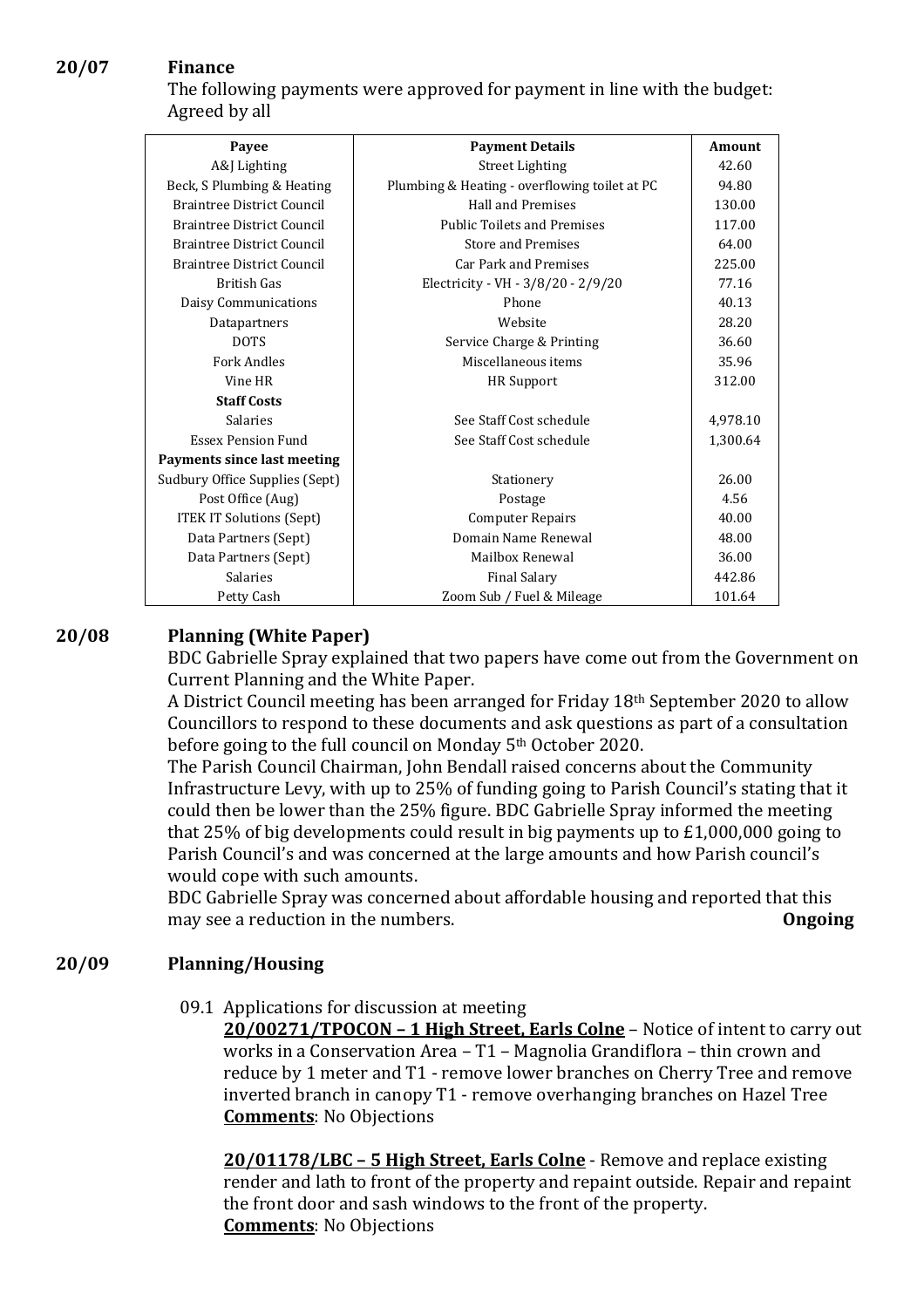# **20/01202/HH – The Barn, Colne Green Farm, Halstead Road, Earls Colne** –

Replacement of existing windows with Timberlook Flush Sash windows with a white finish

**Comments**: Objection – Changing Black Windows to White (UPVC) windows.

**20/01291/DAC – 15 Burrows Road, Earls Colne** – Application for approval of details reserved by condition 3 (samples) of approval 19/02054/HH **Comments**: No Objections

**20/01322/HH – 15 Burrows Road, Earls Colne** – Erection of garden wall and willow fence along the boundary to number 13 Burrows Road **Comments**: No Objections

**20/01293/FUL – Springtrees, Tey Road, Earls Colne** – Demolition of existing storage buildings and the erection of 1 x 3 bed and 2 x 4 bed two storey detached dwelling houses (3 units) with turning and parking onto private driveway. **Comments**: Objection – Over development of site with big houses & small garden areas. Access onto busy Tey Road would present traffic issues. Although sufficient parking has been indicated for the new buildings it is not clear where parking for the existing residences of Springtrees & Springtrees Barn is located.

**20/01345/HH – 7 Morleys Road, Earls Colne** – proposed front porch and replacement of single storey store/carport and rear **Comments**: No Objections

**20/01351/HH – Blackberry Barn, Burnthouse Road, Earls Colne** – Single storey rear extensions, detached single storey carport and associated elevational alterations **Comments**: No Objections

**20/01352/LBC – Blackberry Barn, Burnthouse Lane, Earls Colne** – Single storey rear extensions, detached single storey carport and associated elevational alterations conservatory **Comments**: No Objections

**20/01372/DAC – 16 Park Lane, Earls Colne** – Application for approval of details reserved by condition 3 of approved application 20/0105/HH **Comments**: No Objections

**20/01376/FUL – Meadow Croft, Station Road, Earls Colne** – Erection of 1 x 3 bedroom two-storey detached dwelling house and detached stable block **Comments**: Objection – Outside the village envelope. Recent development nearby has been refused. Colne Valley aesthetic view being eroded by buildings in the valley. Could lead to further planning and development in the future. Unacceptable encroachment into the Colne Valley when compared to Colne House Farm and The Colne Valley Golf Club.

**20/01395/FUL – 9 Queens Road, Earls Colne** – Erection of a single storey two bedroom replacement dwelling house

**Comments**: Objection – Not in keeping with the street scene. Due to the dire situation in respect to on street parking in Queens Road the off street parking requirement should be applied to the redevelopment of this site.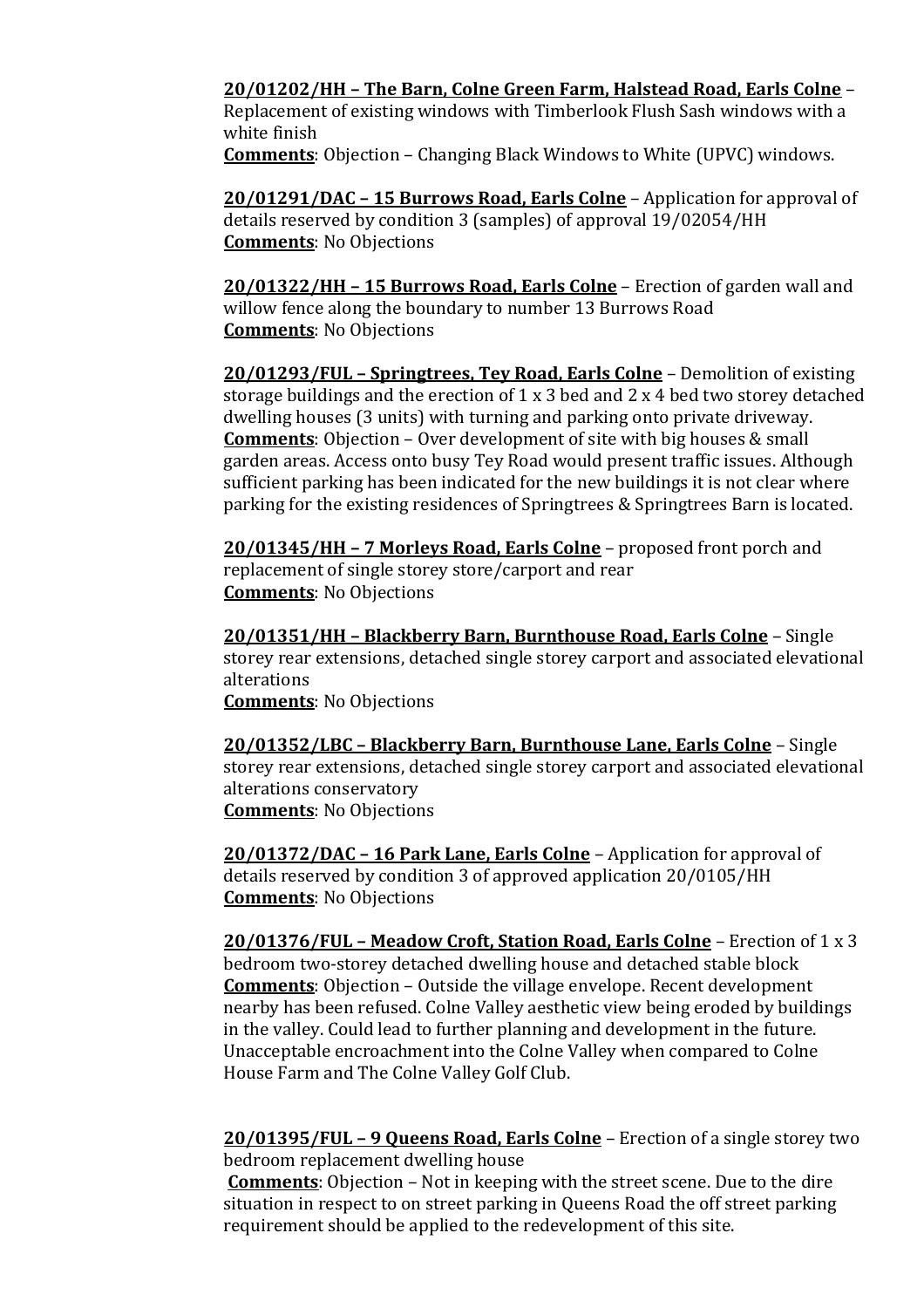**20/01400/DAC – Land Rear Of Tey Road, Earls Colne** – Application for the approval of details reserved by conditions 3, 4, 8 & 19(a) of approved application 18/00214/OUT **Comments**: No Objections

- 09.2 Planning Applications Observations conveyed under delegated authority since last meeting: None
- 09.3 Planning Applications Decisions received since last meeting None

# **20/10 Village Hall Project**

The Chairman, John Bendall asked the Parish Council to approve £200,000 expenditure for the Village Hall Project.

Cllr Nikki Spelling suggested that we could become a charitable trust and obtain funding through grants. 3 Councillors suggested they were not in favour of becoming a charitable trust.

The Chairman explained the history of the village hall and how it became the property of the Parish Council.

Cllr Nikki Spelling was actioned to look at trust options and other set ups for obtaining funding.

It was proposed that Cllr Nikki Spelling investigate setting up a trust. Proposed: Cllr Ian Sparks Seconded: Cllr Hugh Street Councillor Vote: In Favour 10 Against 1 **Ongoing**

# **20/11 Grass Cutting Mower (John Deere 1570)**

Cllr Ian Sparks asked the Parish Council for approval to purchase a John Deere 1570 Grass Cutting Mower. Cllr Ian Sparks informed the meeting that the cost would be £19,700 plus VAT; this would include maintenance annually and a 2 year warranty on labour and parts. He further reported it could be used as a tractor and an attachment could be bought (less than £800) to use as a snow plough if required. The mower has a road speed of 16 mph, is fully registered for the road and comes with full lightings. Cllr Margaret Barret confirmed that the Council had money in reserves to cover the cost of funding the mower.

It was proposed by Chairman John Bendall to purchase the mower. Proposed: Chairman John Bendall Seconded: Cllr Richard Curtis Councillor Vote: In Favour 9 Against 2 Decision: to purchase the mower **Ongoing** 

# **20/12 Emergency Plan**

The Parish Clerk reported that the Emergency Plan needs reviewing and updating. Cllr Ian Sparks volunteered to help and suggested that a COVID section be included as well.

**20/13 B.T. Phone Box (High Street, Earls Colne)** The Chairman actioned the Parish Clerk to contact British Telecom to inform them that they would like to keep the Telephone Box and with the Phone connected as well.

#### **20/14 Station Road Footway**

The Chairman reported that we had received only one letter in response to the proposed Footway for Station Road. He further stated that there was no mandate from residents to continue with this proposal. **Resolved**

**Ongoing**

**Action**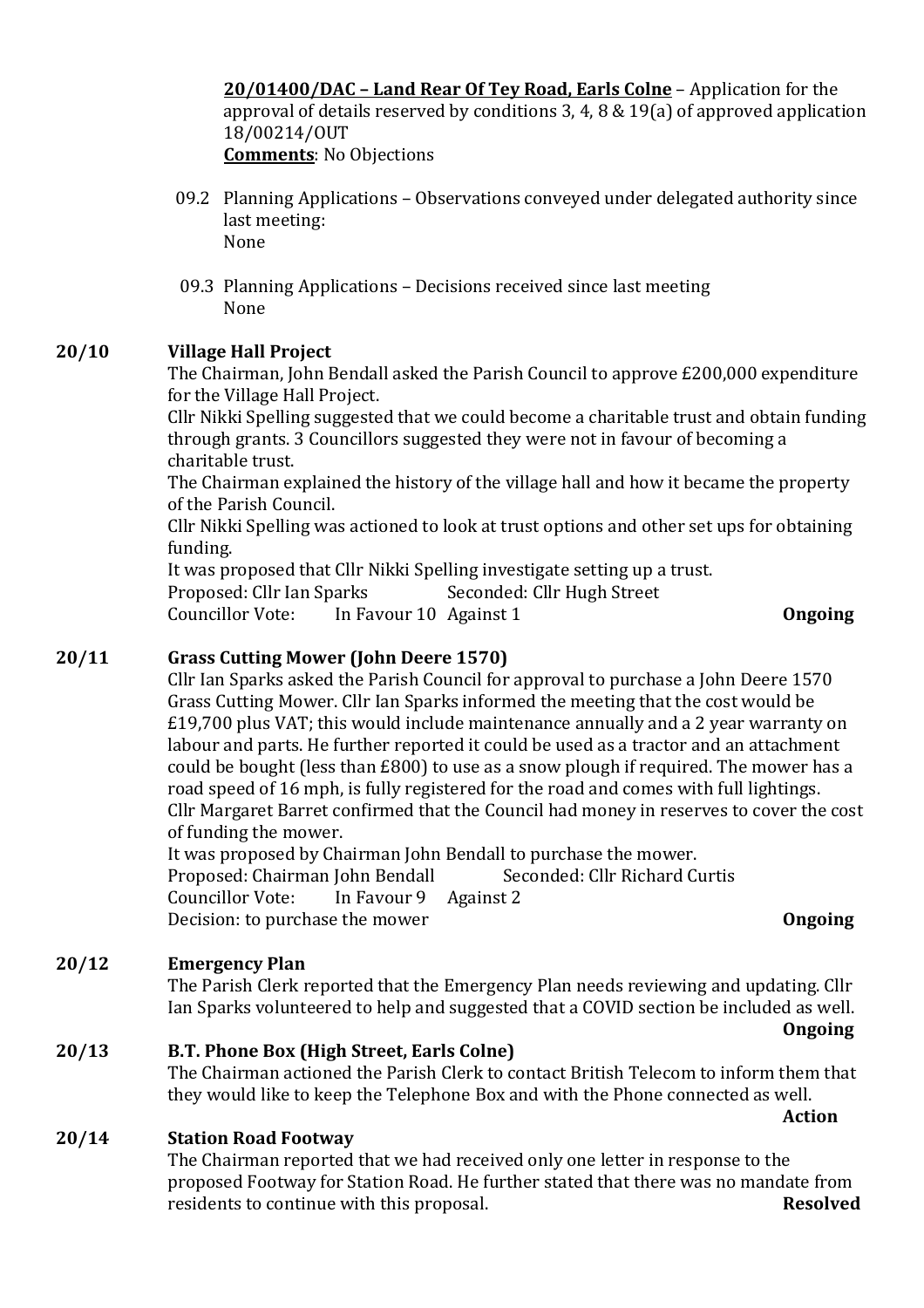| 20/15 | Grass Cutting at the millennium Green and Cemetery<br>The Parish Clerk was actioned to arrange a meeting with Mark Payne to discuss grass<br>cutting at the Open Cemetery.                                             |                 |  |
|-------|------------------------------------------------------------------------------------------------------------------------------------------------------------------------------------------------------------------------|-----------------|--|
|       |                                                                                                                                                                                                                        | <b>Action</b>   |  |
| 20/16 | <b>Roles and Responsibilities</b><br>The committees and representatives roles and responsibilities were approved for<br>2020/2021(see document at end of minutes)                                                      |                 |  |
|       | Agreed by all                                                                                                                                                                                                          | <b>Resolved</b> |  |
| 20/17 | <b>Neighbourhood Plan</b><br>Cllr Tony Calton reported that there was very little to update on the Neighbourhood<br>Plan. He reported that it was agreed to apply for funding for the Housing Needs Survey.<br>Ongoing |                 |  |
| 20/18 | <b>Community Worker</b>                                                                                                                                                                                                |                 |  |
|       | The chairman reported that there was no immediate issue in respect to cover.                                                                                                                                           |                 |  |
| 20/19 | <b>Resolved</b><br><b>Training/Events</b>                                                                                                                                                                              |                 |  |
|       | 19.1<br>Reports on attended events<br>None                                                                                                                                                                             |                 |  |
|       | 19.2 Nominations for new events<br>None                                                                                                                                                                                |                 |  |
| 20/20 | <b>Information Exchange/Items for next agenda</b><br>Cllr Ian Sparks asked Remembrance Day to be added to the next agenda.                                                                                             |                 |  |
| 20/21 | To confirm date and time of next meeting<br>Date of next meeting: Wednesday 21 <sup>st</sup> October 2020 at 7.00 p.m.<br>The meeting ended at 9.20 p.m.                                                               |                 |  |
|       | Chairman                                                                                                                                                                                                               |                 |  |
|       |                                                                                                                                                                                                                        |                 |  |